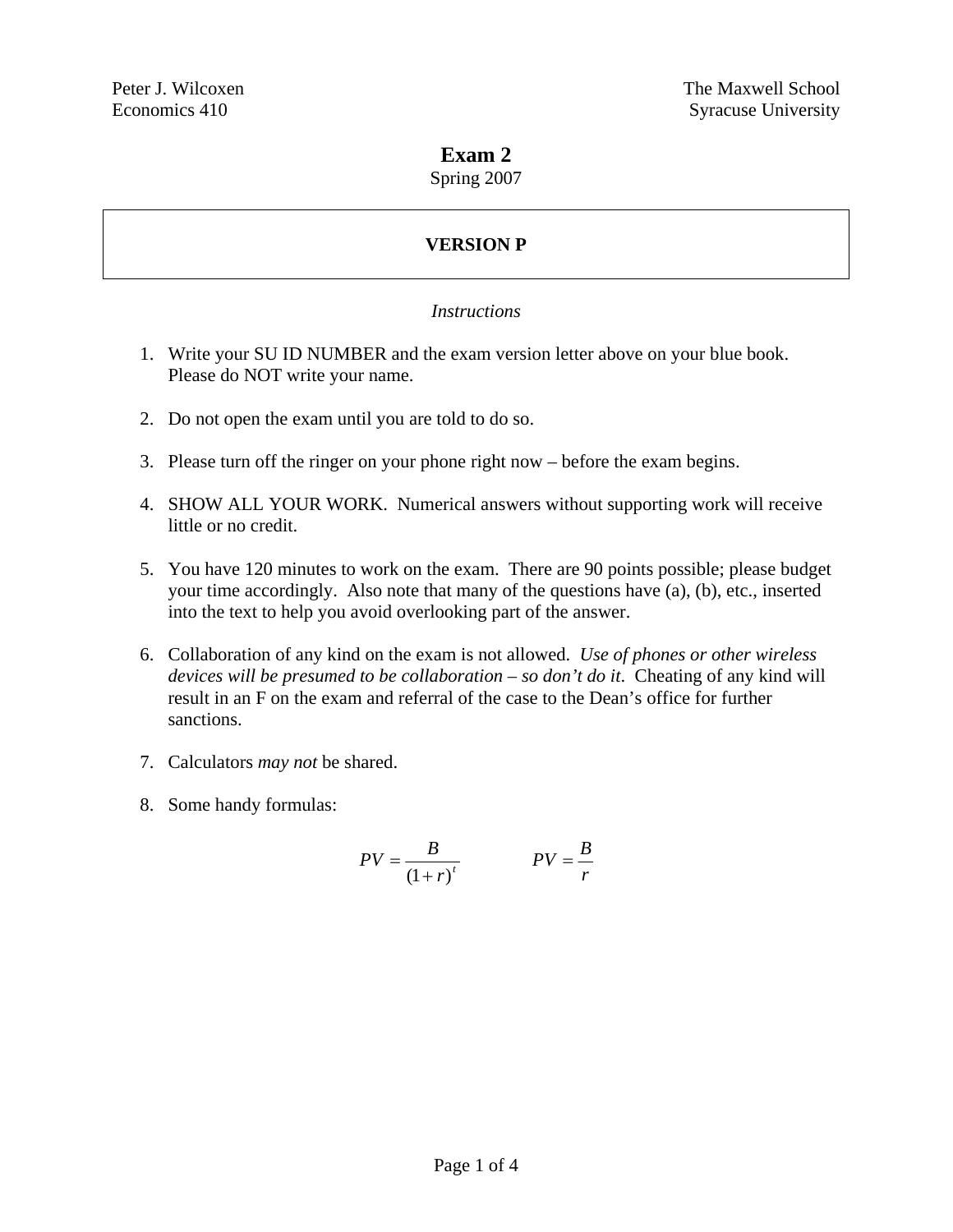### **Question 1 (15 points)**

The government is considering whether or not to regulate the use of an industrial chemical. Nationwide, there are 100,000 workers in the industry that uses the chemical. A typical worker is exposed to a dose of 100 milligrams (0.1 gram). No epidemiological study has been done on the chemical but a clinical study is available. In the study, 400 mice were exposed to a dose that would be equivalent to 100 grams in a human, and there were 60 more cases of cancer than normal. The dose-response function is believed to be linear.

The government is considering two options: Policy A would cost \$150 million and would ban the chemical completely; Policy B would cost \$50 million and would restrict, but not ban, the chemical. Under Policy B, only 20,000 people would be exposed but those people would still receive the 0.1 gram dose.

Please calculate: (a) the number of expected cases of cancer in workers as a result of exposure to the chemical before regulation, (b) the net benefits of Policy A, and (c) the net benefits of Policy B. Then (d) explain which policy would be preferred and why. You may assume that the government uses \$6 million as its estimate of the population's willingness to pay to save a statistical life.

### **Question 2 (15 points)**

A state government would like to determine the value of a small park that is open only on weekends. No admission fee is currently charged and 490 people visit the park in a typical weekend. A researcher has interviewed a sample of the visitors and determined that they come from 5 geographic zones. The cost of a round trip to the park from each zone is shown in the table below, along with each zone's population and the number of people who visit the park from the zone.

| Zone          | <b>Travel Cost</b> | <b>Population</b> | <b>Visitors</b> |
|---------------|--------------------|-------------------|-----------------|
| Α             | \$5                | 250               | 100             |
| B             | \$10               | 600               | 180             |
| $\mathcal{C}$ | \$15               | 500               | 100             |
| D             | \$20               | 1100              | 110             |
| E             | $\mathfrak{O}5$    | 2000              |                 |

It is also known that the number of visits to the park (including people from all zones) is given by an equation of the form: P=A-B\*Q, where P is the admission fee, Q is the number of visitors, and A and B are constants. The park is open 52 weekends a year and the government uses a 5% interest rate in PV calculations.

Please compute: (a) the number of people who would visit the park each weekend if a \$5 admission fee were charged, (b) the amount of consumer surplus currently produced by the park each weekend, (c) amount of surplus produced over a year, and (d) the present value of keeping the land as a park forever. For simplicity, you can treat each year's annual surplus as arriving all at once: you do NOT need to worry about the fact that the weekends are scattered throughout the year.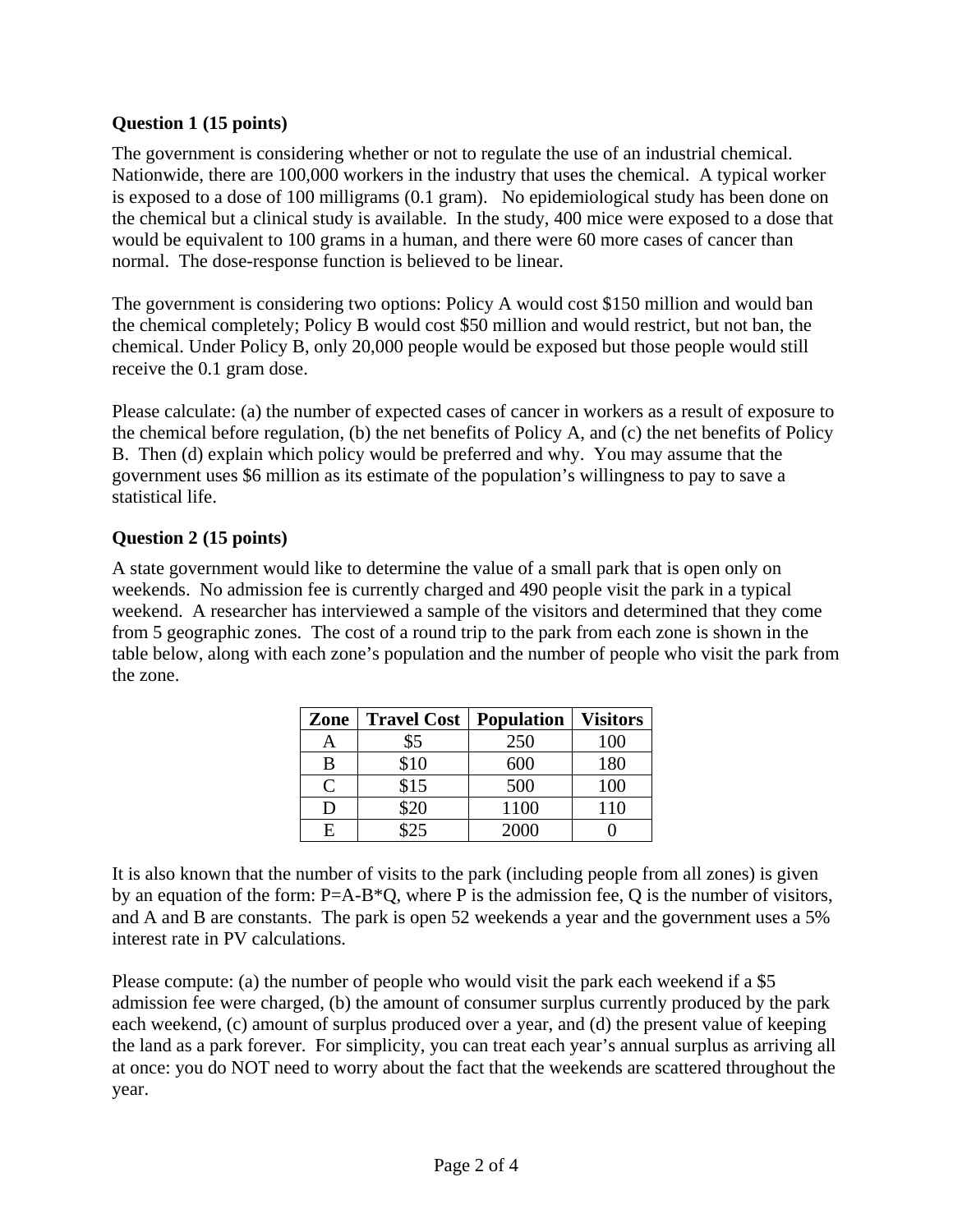### **Question 3 (15 points)**

A city is deciding what to do with a parcel of vacant land. The city is concerned about two periods, now (period 0) and a generation in the future (period 1). The interest rate between the two periods is 100%. The land is providing zero benefits now but the city believes that it might be valuable as a park in period 1. In particular, it believes that there is a 25% chance the land would produce \$70 million of benefits as a park in period 1; otherwise, however, it would produce zero benefits. A developer would be willing to buy the land for \$10 million in either period. Development of the land is irreversible.

Please: (a) calculate the net present value of leaving the park vacant in period 0, and (b) explain whether or not the city should sell the land to the developer in period 0 and why.

### **Question 4 (15 points)**

A river carrying 1000 units of water is used for three purposes: agriculture, drinking water, and recreation. The demand for agricultural water is given by  $W2Pa = 1000 - Qa$ , and the demand for drinking water is given by W2Pd =  $4000 - 10*$ Qd. Both uses take water out of the river, and it does not return. Recreational benefits come from water left in the river. There are 200 recreational users of the river and each has a marginal benefit given by MBi =  $10 - (1/20)^*$ Qr, where Qr is the amount of water left in the river. Recreational use is non-rival.

Please calculate: (a), (b) and (c) the efficient quantities of water to allocate to the three uses. If the government wanted to allocate the water by charging agricultural and drinking water users for water, (d) what price should it charge? Recreational users would not have to pay.

## **Question 5 (15 points)**

Consider the allocation of an exhaustible resource across three generations. Demand is the same in each of the periods but mining technology is improving and MEC is falling over time. The following information is available:

- Demand in each period:  $W2Pi = 1200 Qi$
- MEC in period 1: \$300
- MEC in period 2: \$200
- MEC in period 3: \$100
- Resource available: 1600 units
- Interest rate: 100%

Please calculate: (a) the equilibrium royalty, extraction cost, price and quantity that would occur in each period, and summarize your results in a table. Then suppose that a backstop is available at a marginal cost of \$700. Please calculate: (b) the new equilibrium royalty, extraction cost, price and quantity in each period, summarizing your results in a second table. Finally, calculate (c) the total amount of the resource produced via the backstop.